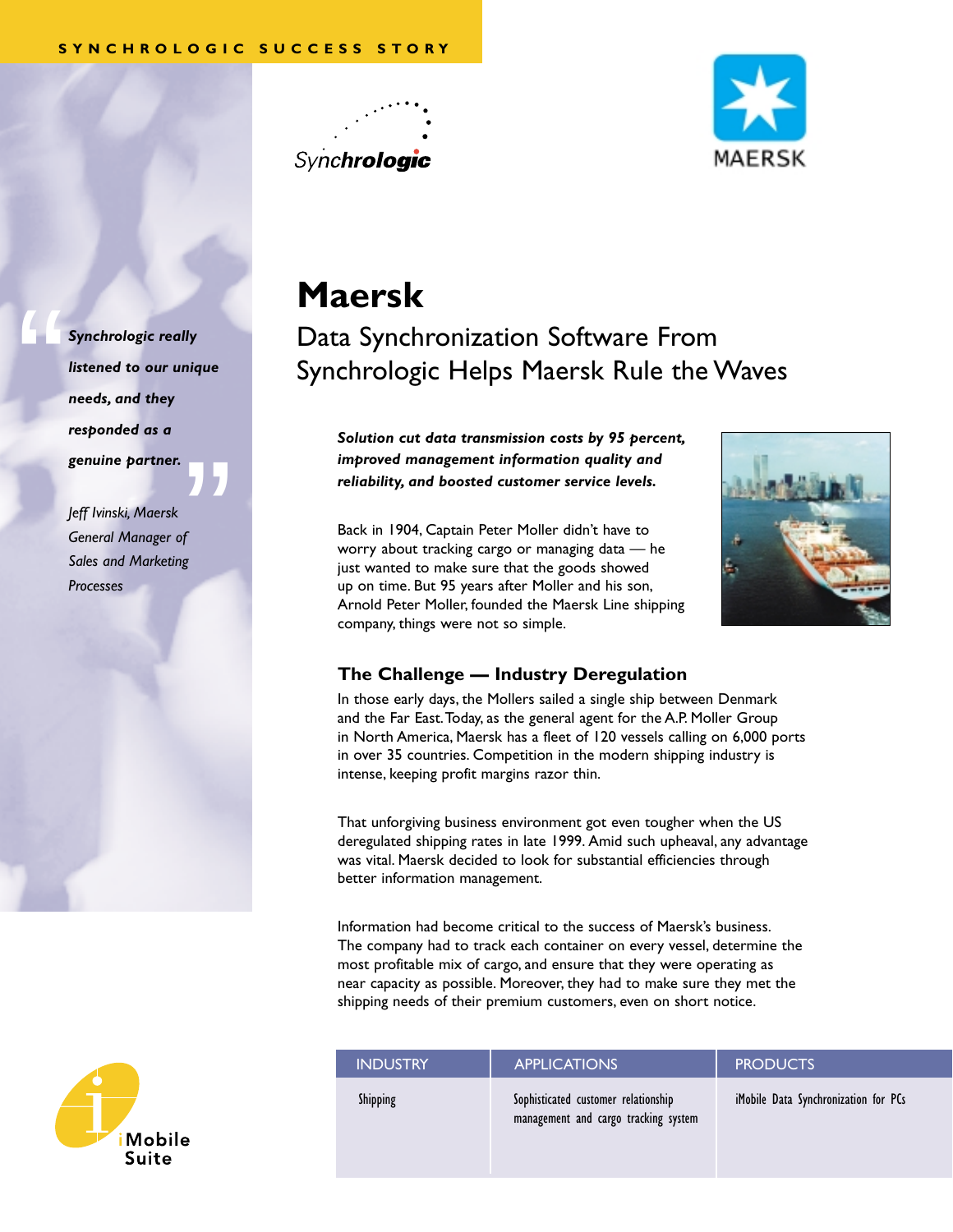

# **The Solution** — **GAMP & Synchrologic**

Both at the corporate and field level, speedy widespread access to a sea of data became the key to Maersk's successful future.

To that end, Maersk implemented Global Account-Based Marketing Plan (GAMP), an expansive database application with client data used for logistical planning, customer service, and decision support. GAMP maintained more than 10 million records in a Microsoft SQL Server database. It allowed Maersk's New Jersey headquarters and their nationwide field reps to have access to the same up-to-the-minute information.

With GAMP, Maersk can track customer cargo, shipping destination, cargo mix, and rates on each container. This real-time information enables field reps to ensure ships don't sail with empty space and Maersk meets its best customers' needs. GAMP also assures more accurate business forecasts. All of this adds up to improved productivity for field reps and competitive advantage for the company.

Roughly 400 users, about half of them mobile sales people using laptops, tap into GAMP to update data constantly.With GAMP, instead of 1-2 MB of local data, the reps have between 20-100MB of manageable, current data at hand.This increased information lets them perform analysis, complete reports, and make superior decisions at the local level. As a result, Maersk is able to better serve their customers.

"A key part of our overall strategy was developing more dialogue with customers," explained Jeffrey H. Ivinski, Maersk's general manager of sales and marketing processes. "When field reps go to meet with their customers, now they carry the latest

information with them on their laptops and answer questions on the spot.This information access gave Maersk's sales reps an enormous competitive advantage in the field."

# **Synchrologic Unleashes GAMP's Potential**

At the root of GAMP's effectiveness is the fact that all Maersk users, at corporate and in the field, work with the same projections — the data is synchronized. Instead of corporate periodically preparing and sending static reports to the field, users work with all the data they need to do their job. Synchrologic software ensures that data on the mobile PC databases matches data in the centralized GAMP system.

 $\begin{array}{c} \begin{array}{c} \begin{array}{c} \end{array} \\ \begin{array}{c} \end{array} \\ \begin{array}{c} \end{array} \\ \begin{array}{c} \end{array} \\ \begin{array}{c} \end{array} \\ \begin{array}{c} \end{array} \\ \begin{array}{c} \end{array} \\ \begin{array}{c} \end{array} \\ \begin{array}{c} \end{array} \end{array}$ *The project will have a return on investment (ROI) over the next three years of almost 1500% and a payback of 7 months.*

> Jeff Ivinski, Maersk General Manager of Sales and Marketing Processes

"After using GAMP for a while, we saw that data synchronization was a problem and knew we had to come up with a different synching tool," Ivinski said."That's where Synchrologic came in.The bottom line is GAMP would not be the effective tool it is today without Synchrologic. It has made GAMP extremely efficient, and enabled us to achieve, from a systems perspective,

what we definitely want to achieve: distributing large quantities of accurate, up-to-date information throughout the organization, even to mobile users."

# **The Benefits Slashed Communication Costs**

With Synchrologic's help, Maersk slashed annual data transmission costs 95 percent — from \$300,000 to about \$14,000. All over the Far East and North America, four hundred users receive uniformly updated information in a fraction of the former transmission time.

Throughout the day, hundreds of field representatives communicate revised information to the home office for redistribution to relevant users. Synchrologic's data synchronization software effectively manages data collisions and assures reliability, accepting, processing, and distributing up to several hundred million operations between databases.

#### **Easy, Effective Background Synching**

Synchrologic's store-and-forward synching software works when computers are idle, updating information across Maersk's sprawling network.When users connect, the updated and accurate data is ready for them.To further expedite the process, server-side preprocessing eliminates the load on the server during heavy usage periods in mornings and evenings.

"I don't think you'll ever find another data synchronization methodology that works in the background this effectively, and can truly get you on and off line in one to three minutes a day," said Jared E. Daum, director of account development at Broden Inc., a Mountain Lakes, NJ consulting firm that helped Maersk design and implement GAMP.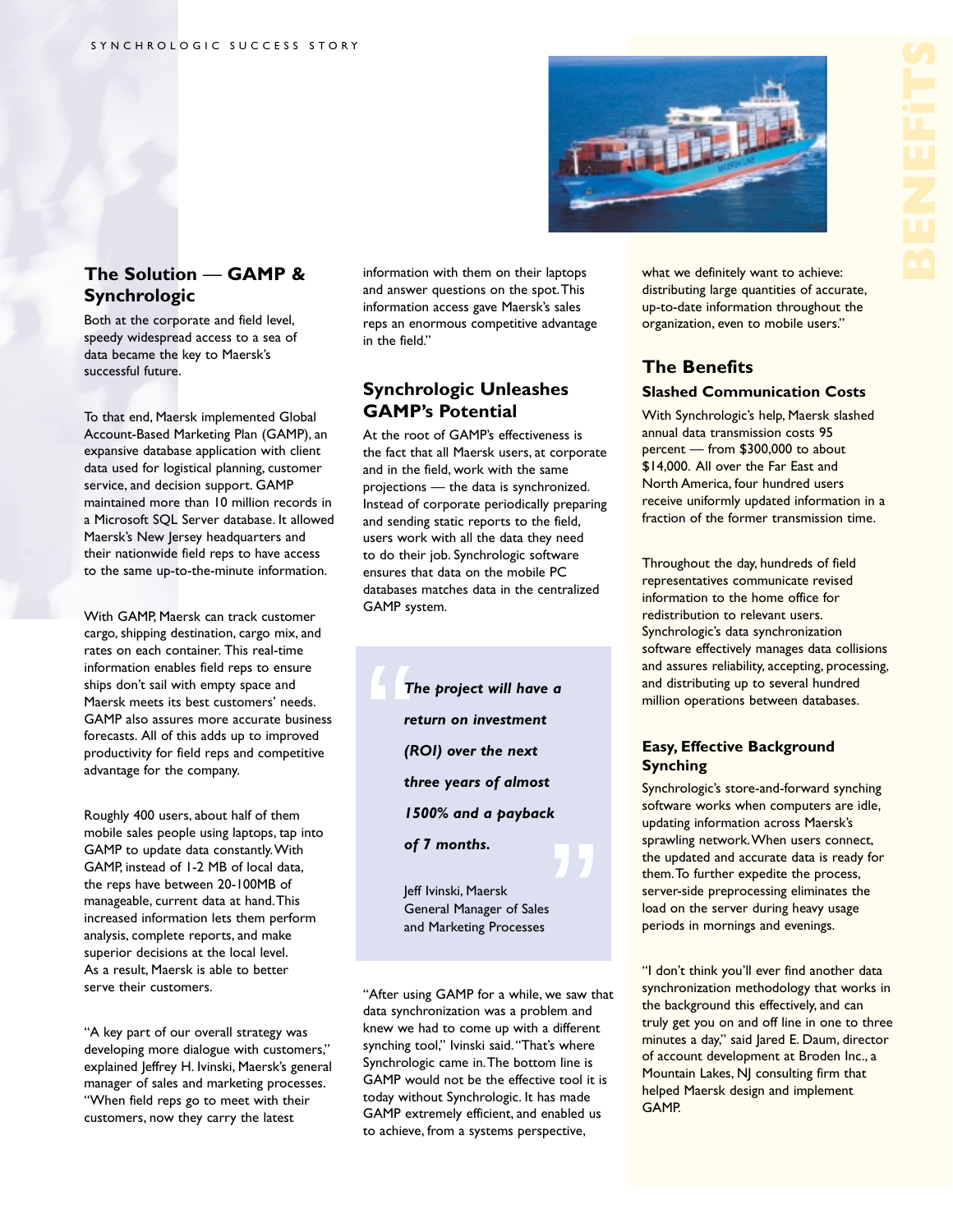# **ADVANTAGE**

Maersk, Broden, and Synchrologic worked in concert to make synchronization transparent to Maersk users.They called the end result "stealth sync." After a short period of computer inactivity, without user initiation, Synchrologic software automatically begins synchronizing data. The updated information is ready when users need it, without any additional effort.

"Synchrologic's software allows us to synchronize automatically in the background," Ivinski said."That's a real key to the system. Plus, we can go out there, talk with our customers, and show them the program we have.Though it was not originally designed to be a selling tool, the system has definitely become one."

#### **Increased Reliability**

Maersk's old system of compiling shipping forecasts was cumbersome and produced astronomical communication costs. Sales reps would send data to the main server while the main server was sending information back to the laptop database, so the information was never really in sync.

"Prior to Synchrologic, there were all these changes going around and around," Ivinski explained."Changes were never applied to the server, or just disappeared.That was a huge concern because all of a sudden, we would have no idea where we were in the sync process and where we had to go. Synchrologic fixed that."

#### **Improved Reporting**

Because of improper synchronization, data was often lost in a sea of confusion.The entire forecasting process essentially collapsed. Instead of having projections complete two weeks before the start of a quarter — Maersk's goal — people were scrambling to finish projections well into the quarter.The inefficient process was draining resources, both in time and in telephone costs.

The inefficiencies rippled beyond the initial synchronization problems. Field representatives had to manually wade through projections and reports, line by line, for each customer.They then forwarded the data to sales coordinators, who re-entered it in the master spreadsheet for corporate staff to check and adjust.This was not only inefficient, but removed the process from the people who knew it best. Maersk preferred to see the process in the hands of the regional managers who were closer to field representatives' work. Synchrologic made that possible.

"We knew the process was not as dynamic as it needed to be," Ivinski said."It took so long that we had to project a quarter out for the following quarter.We were trying to plan two quarters ahead. But in our industry, many customers don't know what they need that far ahead.With Synchrologic's data synchronization built into our application, Maersk can be much more responsive to our customers' needs."

#### **A Supportive Partner**

The GAMP application, with its large data requirements and complex distribution model, wasn't a lightweight project, and through the inevitable development challenges, staff at Maersk, Broden and Synchrologic established a strong partnership.

"Synchrologic really listened to our unique needs, and they responded as a genuine partner," Ivinski said.

Maersk, working with Broden, became a Synchrologic beta tester, and worked with the software maker during development. "There's nothing else on the market, as far as I can tell, that comes close to Synchrologic," Daum commented.



#### **Technical Highlights**

Several features of Synchrologic's software made it a clear choice for Maersk:

- Heterogeneous database replication, supporting Microsoft Access on mobile laptops and Microsoft SQL Server at the central server
- ODBC-based, allowing application development largely independent of the synchronization process
- Rules-based information sharing, enabling easy definition of how information is distributed and who would receive it
- Background synchronization, streamlining GAMP's operation by running while computers were idle
- Transport-independent delivery, allowing Maersk to choose its own transport mechanism based on their existing infrastructure
- Remote management, permitting system administrators to diagnose and fix problems for users in the field

### **The Competitive Advantage**

Faced with an increasingly competitive global market and the dynamics of industry deregulation, Maersk moved aggressively to keep it's industry-leading position. Maersk used access to detailed and current information to gain advantage over other players in the industry.

"We believe that our investment in GAMP and Synchrologic was a smart decision.The project will have a return on investment (ROI) over the next three years of almost 1500% and a payback of 7 months. In our industry, those kinds of results are a real achievement," said Ivinski.

"<br>"<br>" *There's nothing else on the market, as far as I can tell, that comes close to Synchrologic.*

Jared Daum, Broden, Inc. Director of Account Development